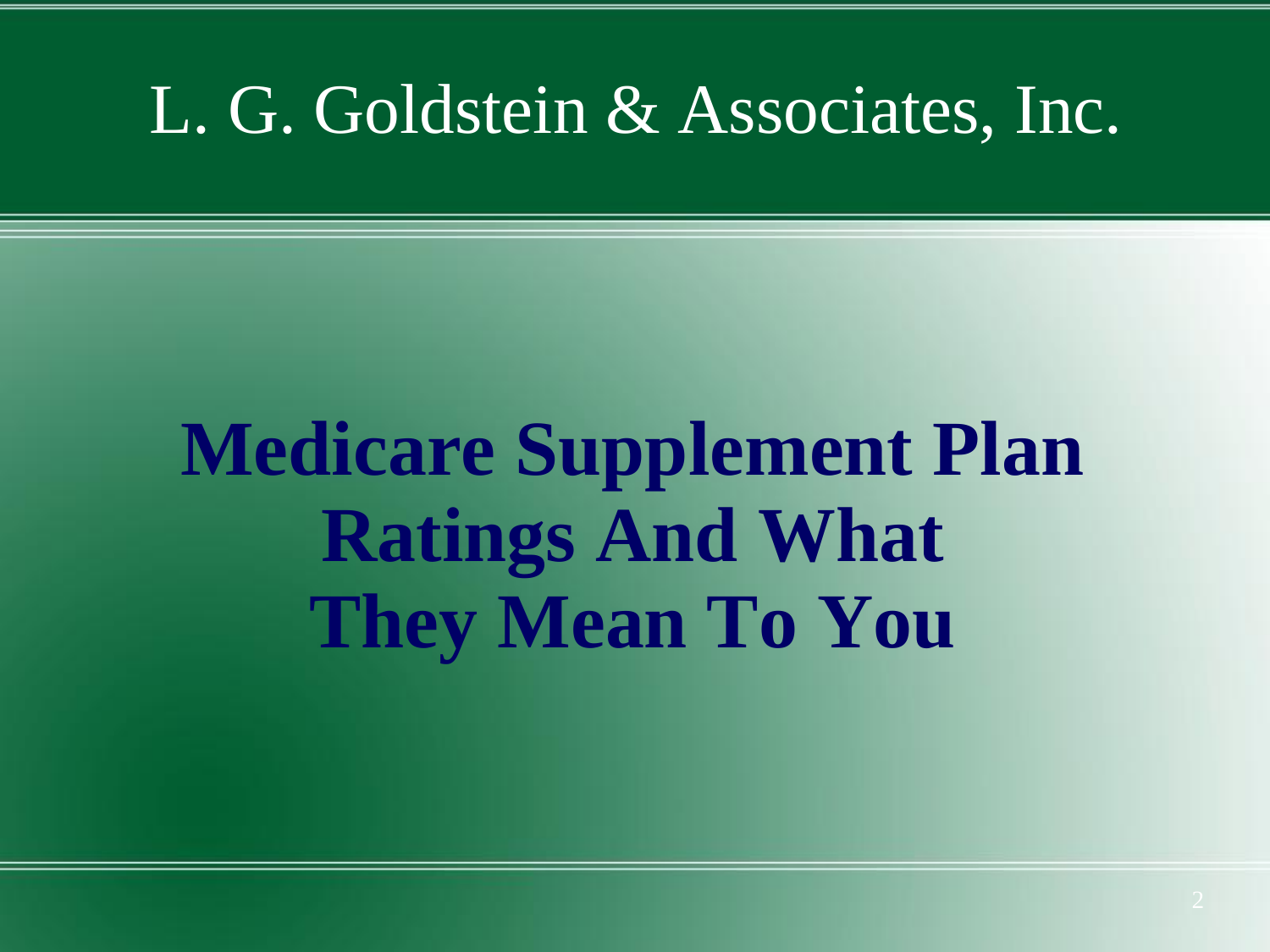## **Issue-Age Rated Premiums**

Issue-age rated Medigap insurance policies will set the premium based on your age when you purchase the policy, however, it will not change as you age. It is an advantage for you to purchase the policy at a relatively young age and it will not increase due to your age. Again, premiums typically do increase over time, but each birthday you have will not create a premium increase.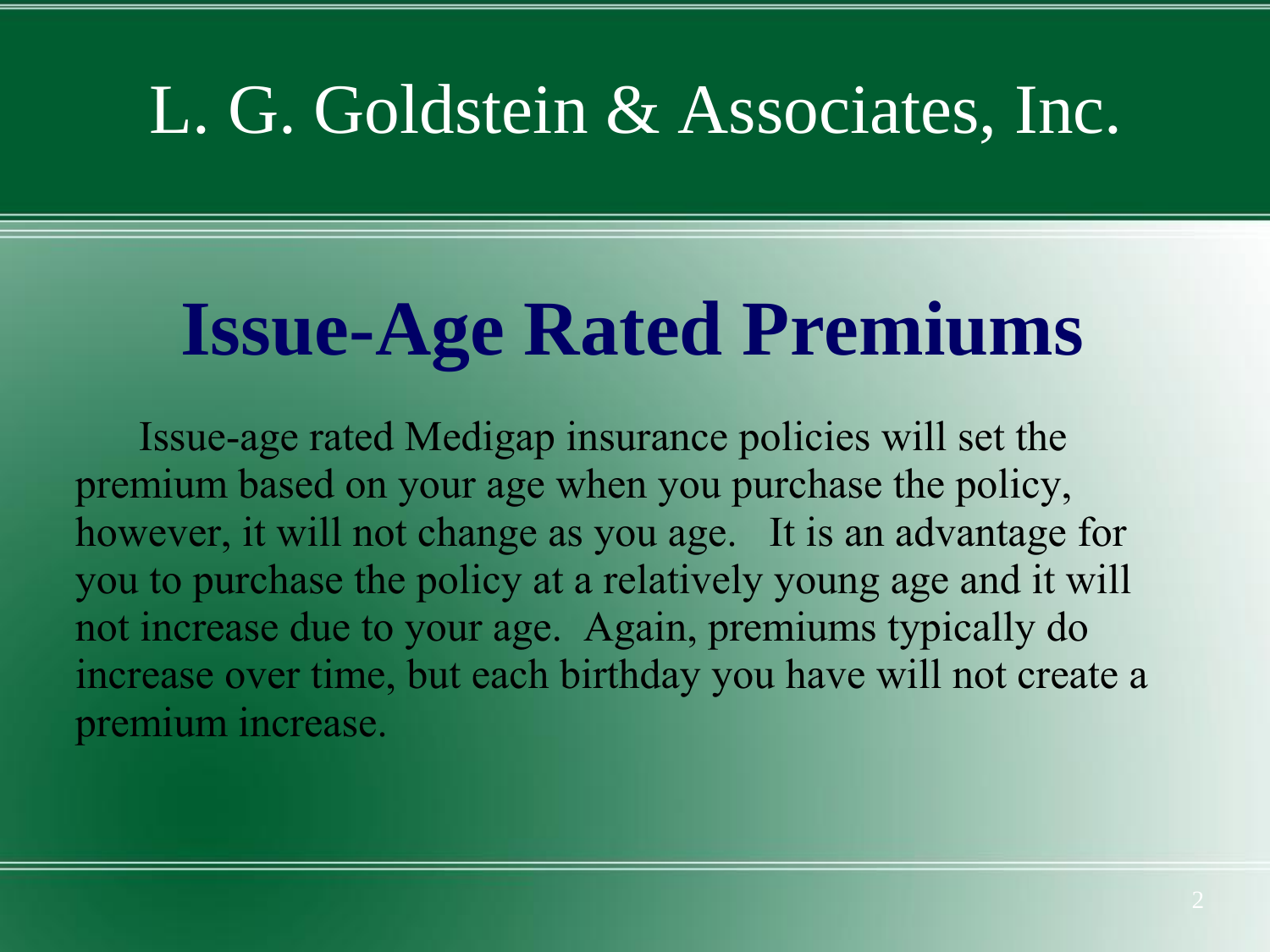## **Attained-Age Rated Premiums**

Attained-Age Medigap insurance policies are those that feature premiums that are set based on your age. They are less expensive when you are first enrolled at age 65, but they will increase each year after enrollment. This policy will start out as the most affordable plan, but may actually cost you the most every month a decade or so later.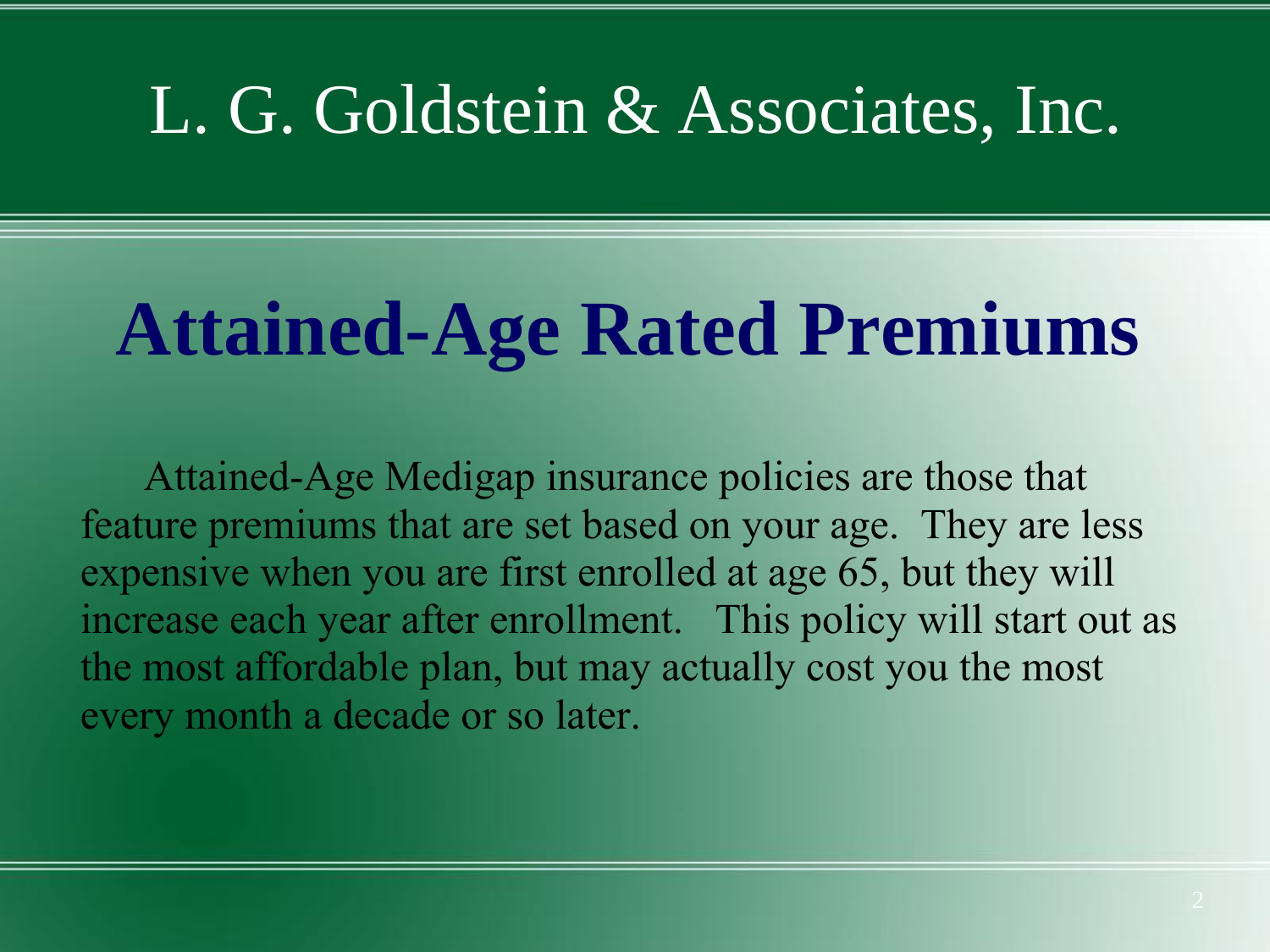## **Community Rated Premiums**

Community-rated Medigap insurance policies feature the same monthly premium for all members, regardless of their age when they enroll in the plan. No matter how long the policyholder keeps the policy, it will never be increased due to age. The identical rates are determined for everyone within a certain area-generally a city or county. Note that premiums for any type of insurance will generally increase over time due to inflation or other issues. This kind of Medigap insurance rating can also be called no-age rating and generally costs the most up front.